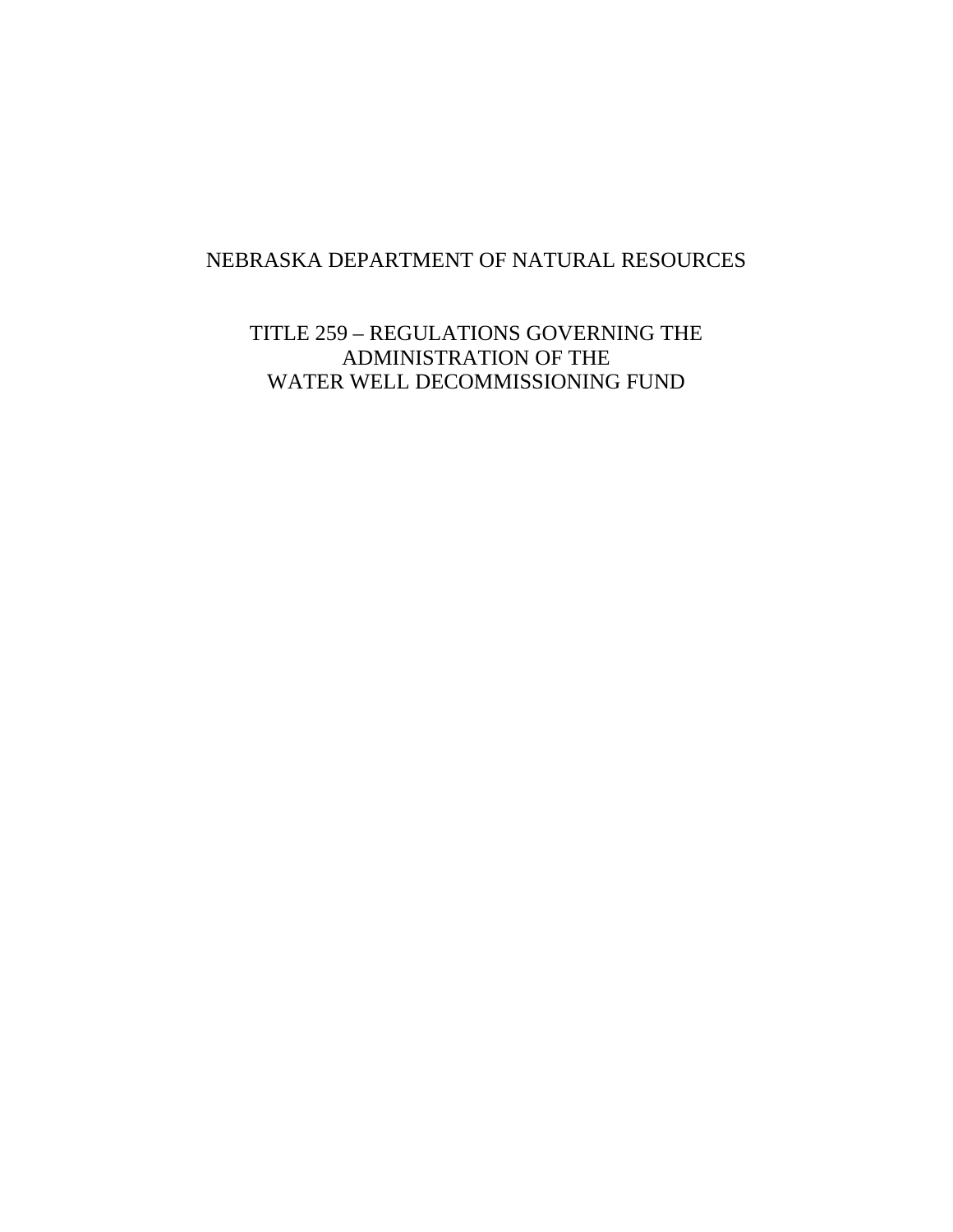#### NEBRASKA DEPARTMENT OF NATURAL RESOURCES

#### TITLE 259

### RULES AND REGULATIONS GOVERNING THE ADMINISTRATION OF THE WATER WELL DECOMMISSIONING FUND

Adopted 9-26-2006 Approved by all parties on \_\_\_\_\_3-5-07\_\_\_\_\_\_\_\_\_\_\_\_ Effective Date: \_\_\_\_\_\_3-10-07\_\_\_\_\_\_\_\_\_\_\_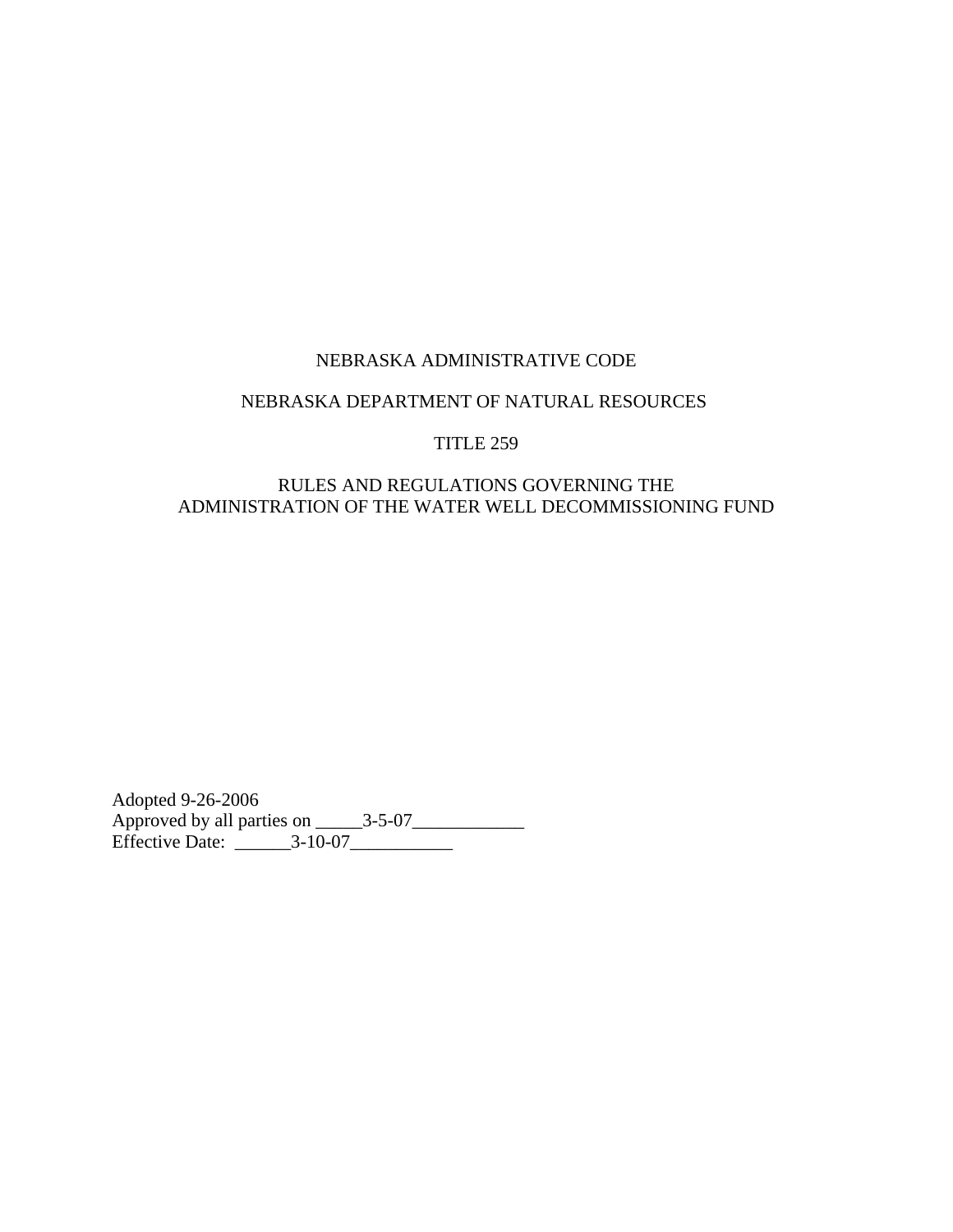### TITLE 259 - NEBRASKA DEPARTMENT OF NATURAL RESOURCES RULES GOVERNING THE ADMINISTRATION OF THE WATER WELL DECOMMISSIONING FUND

# ALPHABETICAL TABLE OF CONTENTS

| <b>SUBJECT</b>                            | STATUTORY<br>AUTHORITY                                                                                                                                           | CODE<br><b>SECTION</b> |
|-------------------------------------------|------------------------------------------------------------------------------------------------------------------------------------------------------------------|------------------------|
| <b>Allocation of Funds</b>                | Sec. 46-1404, R.R.S.2004 as<br>amended by Sec. 9, LB508,<br>99 <sup>th</sup> Nebraska Legislature,<br>Second Session (2006)                                      | Chapter 3              |
| <b>General Provisions</b>                 | Sections 46-1401 through<br>46-1405, R.R.S.2004 as<br>amended by Sections 9 and<br>10, LB508, 99 <sup>th</sup> Nebraska<br>Legislature, Second Session<br>(2006) | Chapter 1              |
| <b>Qualified Cost-Sharing</b><br>Programs | Sec. 46-1405, R.R.S.2004 as<br>amended by Sec. 10, LB508,<br>99 <sup>th</sup> Nebraska Legislature,<br>Second Session (2006)                                     | Chapter 2              |
| Reimbursement to<br>Districts             | Sec. 46-1404, R.R.S.2004 as<br>amended by Sec. 9, LB508,<br>99 <sup>th</sup> Nebraska Legislature,<br>Second Session (2006)                                      | Chapter 4              |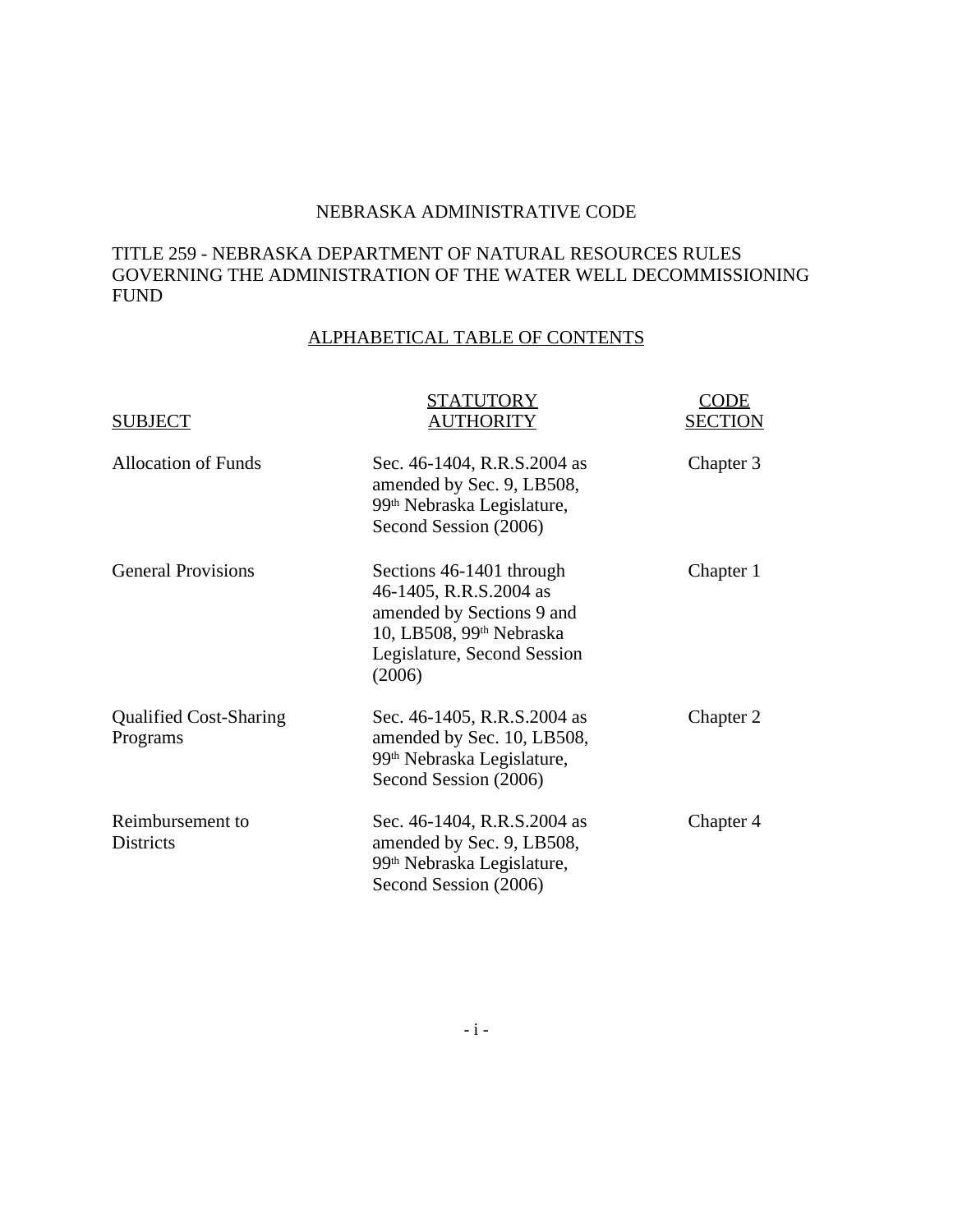### TITLE 259 - NEBRASKA DEPARTMENT OF NATURAL RESOURCES RULES GOVERNING THE ADMINISTRATION OF THE WATER WELL DECOMMISSIONING FUND

# NUMERICAL TABLE OF CONTENTS

| <b>SUBJECT</b>                            | STATUTORY<br>AUTHORITY                                                                                                                                           | CODE<br><b>SECTION</b> |
|-------------------------------------------|------------------------------------------------------------------------------------------------------------------------------------------------------------------|------------------------|
| <b>General Provisions</b>                 | Sections 46-1401 through<br>46-1405, R.R.S.2004 as<br>amended by Sections 9 and<br>10, LB508, 99 <sup>th</sup> Nebraska<br>Legislature, Second Session<br>(2006) | Chapter 1              |
| <b>Qualified Cost-Sharing</b><br>Programs | Sec. 46-1405, R.R.S.2006 as<br>amended by Sec. 10, LB508,<br>99 <sup>th</sup> Nebraska Legislature,<br>Second Session (2006)                                     | Chapter 2              |
| <b>Allocation of Funds</b>                | Sec. 46-1404, R.R.S.2004 as<br>amended by LB508, 99th<br>Nebraska Legislature, Second<br>Session $(2006)$                                                        | Chapter 3              |
| Reimbursement to<br><b>Districts</b>      | Sec. 46-1404, R.R.S. 2004 as<br>amended by Sec. 9, LB508,<br>Nebraska Legislature, Second<br>Session $(2006)$                                                    | Chapter 4              |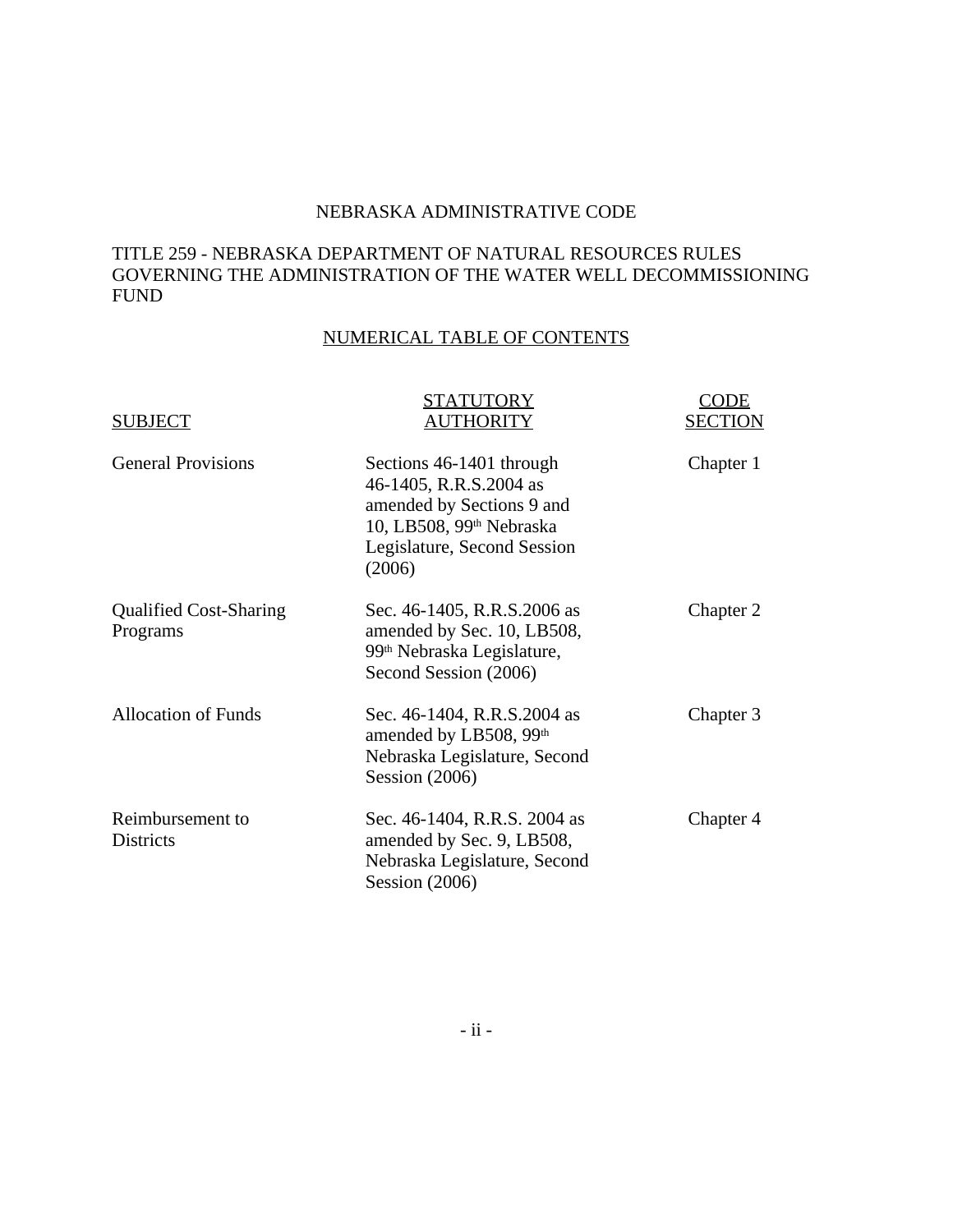### LAST ISSUE DATE: OCTOBER 16, 2001 Title 259 DNR -- ADMINISTRATION OF WATER WELL DECOMMISSIONING FUND

#### Chapter 1 - GENERAL PROVISIONS

001 Purpose of Rules. These rules and regulations are adopted for the purpose of administering the Water Well Decommissioning Fund created by section 46-1403, R.R.S.2004 as amended.

002 General availability of funds. Financial assistance from the Fund shall be available only to natural resources districts which have cost-sharing programs for decommissioning water wells consistent with sections 46-1401 through 46-1405, R.R.S.2004 as amended and these rules and regulations and which have entered into a contractual arrangement with the Department setting forth the terms for providing such financial assistance.

003 Definitions. As used in these rules and regulations, unless the context otherwise requires:

003.01 "Decommissioning" shall mean the act of filling, sealing, and plugging a water well in accordance with the rules and regulations of the Department of Health and Human Services, Regulations and Licensure;

003.02 "Department" shall mean the Department of Natural Resources created by Section 81-101, R.R.S.2003 as amended;

003.03 "Director" shall mean the individual holding the position of Director of Natural Resources created by section 81-102, R.R.S.2003 as amended;

003.04 "District" or "Natural Resources District" shall mean a district created and operating in accordance with Chapter 2, Article 32, Reissue Revised Statutes of Nebraska;

003.05 "Fund" shall mean the Water Well Decommissioning Fund created by section 46-1403, R.R.S.2004 as amended;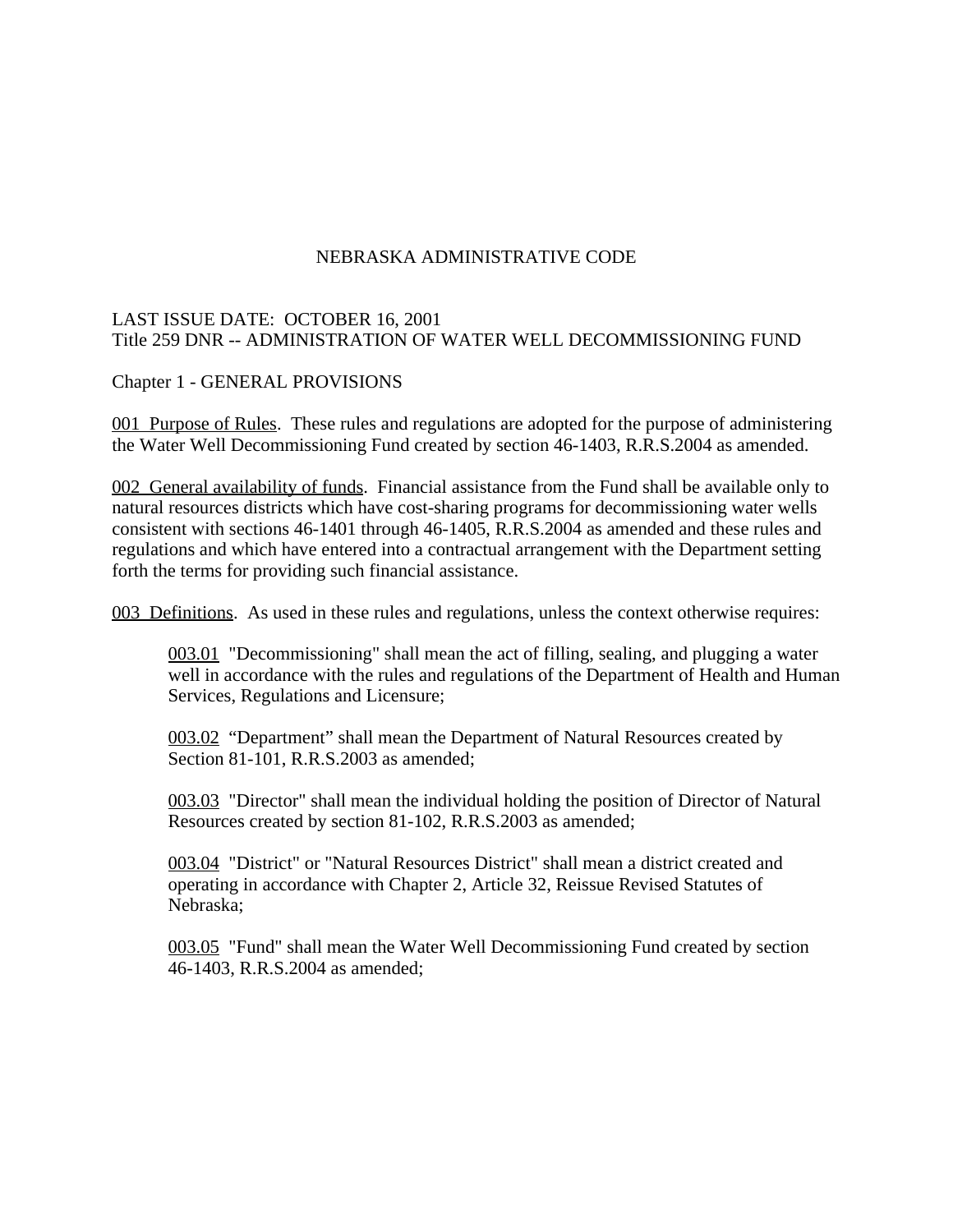Title 259 Chapter 1

> 003.06 "Licensed pump installation contractor" shall mean an individual as defined in section 46-1209, R.R.S.2004 as amended and holding a current license issued in accordance with Chapter 46, Article 12, Nebraska Revised Statutes;

> 003.07 "Licensed water well contractor" shall mean an individual as defined in section 46-1213, R.R.S.2004 as amended and holding a current license issued pursuant to Chapter 46, Article 12, Nebraska Revised Statutes; and

003.08. "Water well" shall mean any excavation that is drilled, cored, bored, washed, driven, dug, jetted, or otherwise constructed for the purpose of exploring for ground water, monitoring ground water, utilizing the geothermal properties of the ground, obtaining hydrogeologic information, or extracting water from or injecting water into the underground water reservoir. Water well shall not include any excavation made for obtaining or prospecting for oil or natural gas or for inserting media to repressure oil or natural gas bearing formations regulated by the Nebraska Oil and Gas Conservation Commission.

004 Access to Files and Compliance with Agreement and Rules and Regulations. The files of each participating natural resources district shall be available for inspection by personnel of the Department and by representatives of the State Auditor's Office during normal business hours of the district. In the event that the Director becomes aware of a violation of the contract between the district and the Department or of these rules and regulations, the Director may terminate the contract and/or demand reimbursement of any state funds related to such violation.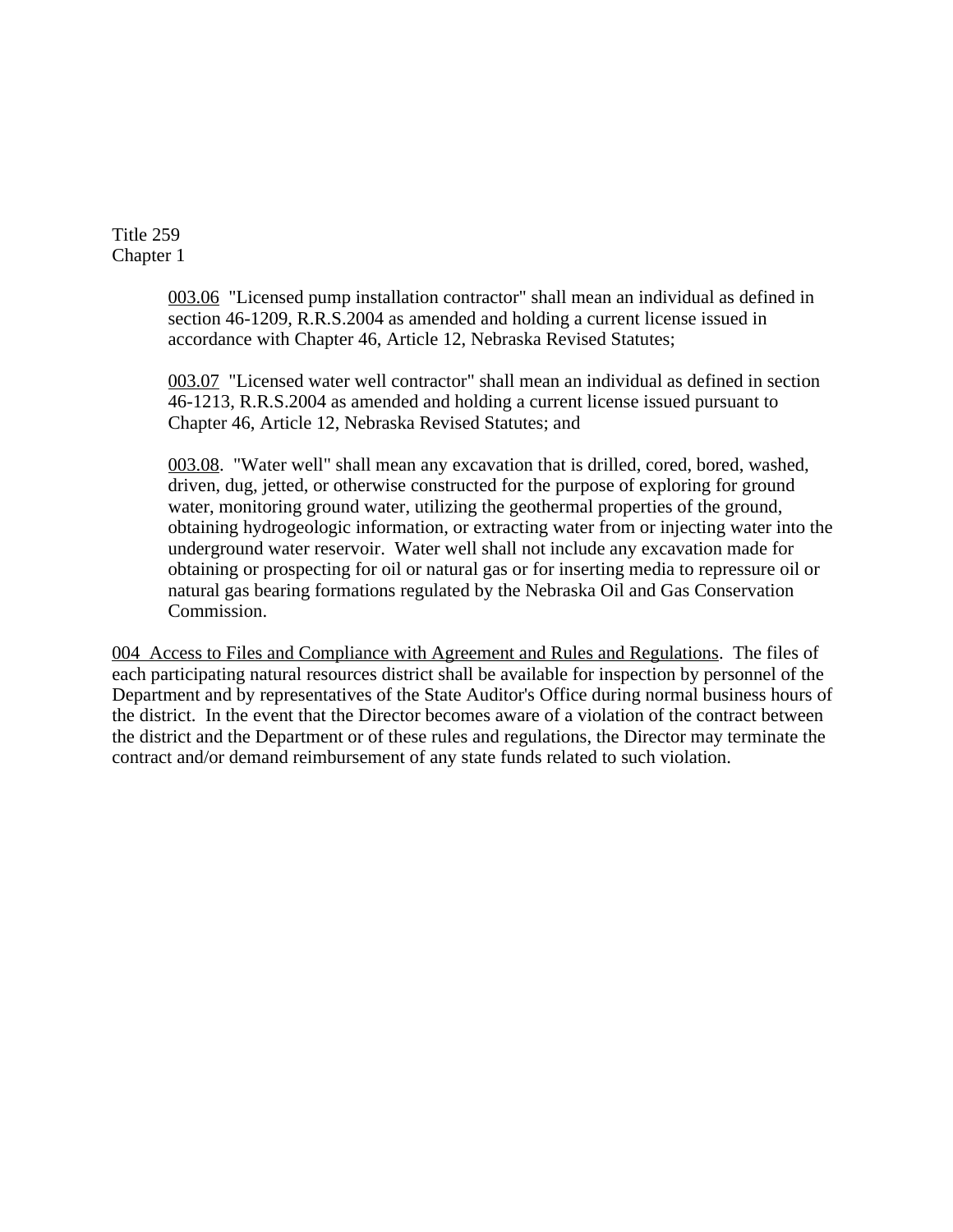### LAST ISSUE DATE: OCTOBER 16, 2001 Title 259 DNR -- ADMINISTRATION OF WATER WELL DECOMMISSIONING FUND

#### Chapter 2 - QUALIFIED COST-SHARING PROGRAMS.

001 Program Eligibility. For a district to be eligible for reimbursement from the Fund, it must establish a water well decommissioning cost-share program which is consistent with the following requirements:

001.01. The district program must apply only to water wells which are decommissioned in accordance with all applicable state laws, standards, rules, and regulations and by a licensed water well contractor or licensed pump installation contractor.

001.02. The program must not exclude any category of water wells from cost-share eligibility.

001.03. The program must be available for at least thirty water wells per year. To establish and maintain eligibility, a district does not have to provide cost-share assistance to at least thirty water wells each year. For a given fiscal year a program that is otherwise consistent with these rules will be consistent with this requirement if the district has budgeted at least \$10,000 for that program that fiscal year. If a natural resources district produces sufficient evidence to document that it can cost-share the decommissioning of at least thirty water wells for less than \$10,000, the Director may determine that such district's program is eligible if the amount budgeted for decommissioning is equal to or greater than that lesser amount.

001.04. The district program must provide at least 60% of the cost of decommissioning water wells, except that a district may establish a maximum cost-share amount of no less than \$500 for all water wells other than hand-dug water wells and no less than \$700 for hand-dug water wells. For purposes of these rules, the cost of decommissioning a water well does not include the cost of removing any exposed or buried pipes, tanks or pumps or any tower, wellhouse or other apparatus or obstruction around or in the water well that might interfere with the process of decommissioning.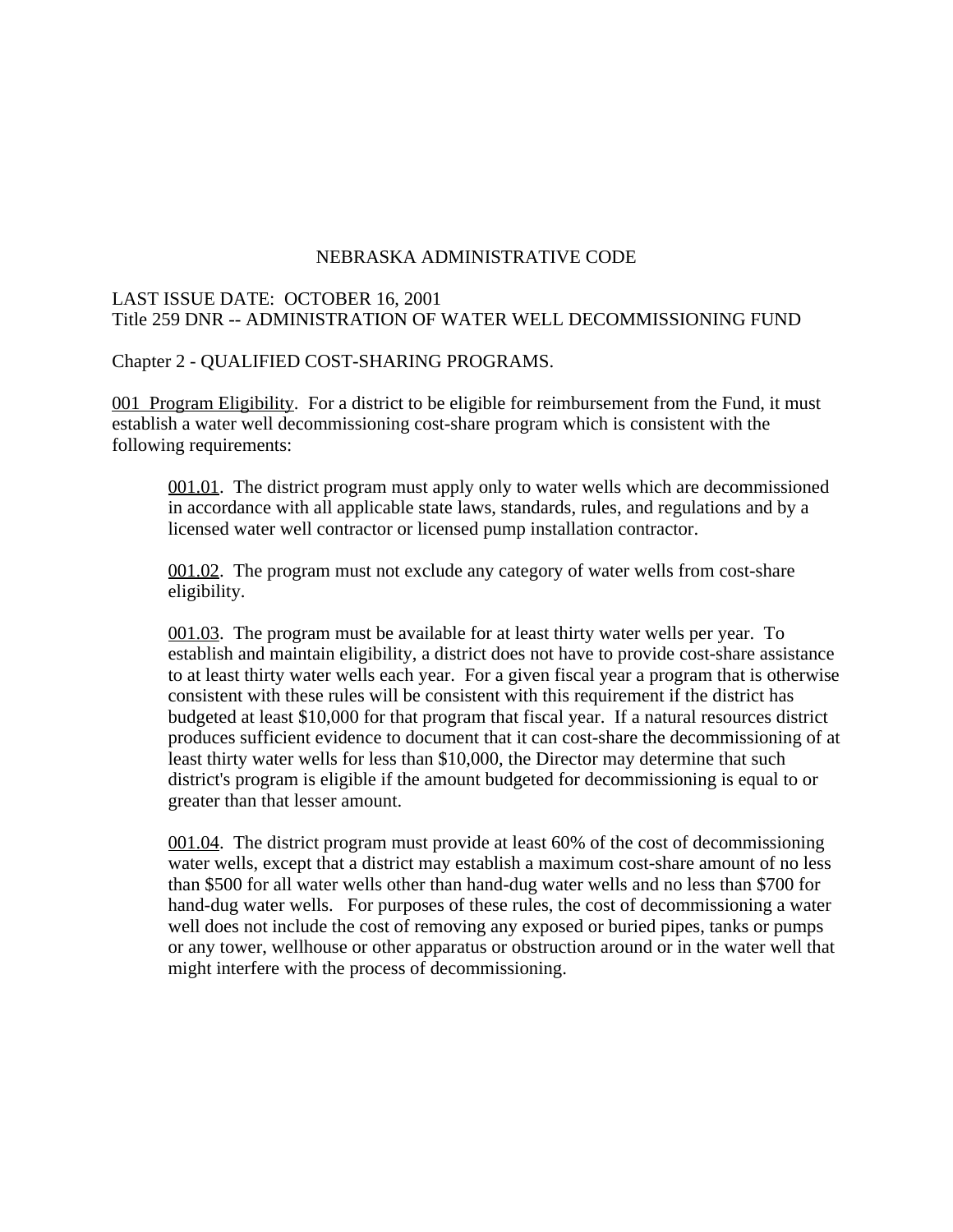Title 259 Chapter 2

002 Program Certification by District. Each natural resources district desiring reimbursement from the Fund shall complete a program certification form provided by the Director. The form shall be completed and returned by July 15 of each year the district wishes to receive reimbursement from the Fund.

003 Approval of Programs. The Director shall be responsible for determining whether a natural resources district cost-sharing program for decommissioning water wells complies with the requirements of this chapter. Before making any such determination, the Director may request additional information from any district.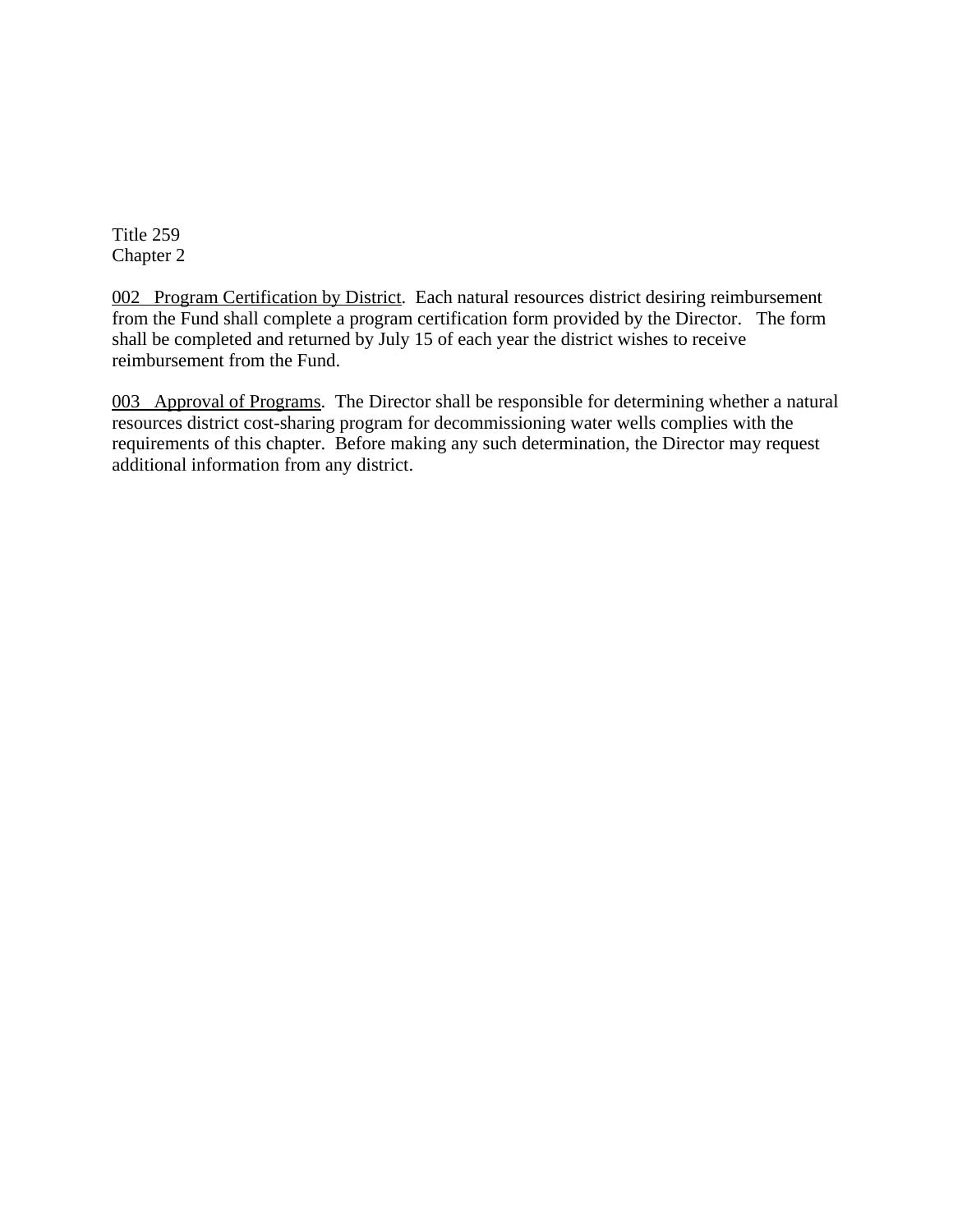#### LAST ISSUE DATE: OCTOBER 16, 2001 Title 259 DNR – ADMINISTRATION OF WATER WELL DECOMMISSIONING FUND

#### Chapter 3 – ALLOCATION OF FUNDS

001 Allocation of Funds. The Director shall allocate funds only to districts which have entered into a contractual arrangement with the Department and have a water well decommissioning cost-sharing program consistent with the requirements of Chapter 2 of these rules and regulations. Each participating district's percentage of the funds available for a fiscal year will be determined by the Director on or before August 1 of that year and shall be based upon that participating district's proportion of the wells decommissioned statewide with natural resource district cost-share assistance. Each district's proportion shall be determined as follows: (1) for any district that has had a qualified program for at least the previous three consecutive fiscal years, the average number of wells decommissioned with assistance from that program in the three previous fiscal years shall be determined; (2) for any district that has had a qualified program for only the last fiscal year or the last two consecutive fiscal years, the number of wells decommissioned with assistance from that program in the previous fiscal year shall be the number used for that district; (3) all average numbers determined in accordance with (1) above shall be added to all numbers determined in accordance with (2) above to produce the total number of wells that have been decommissioned statewide with qualified district cost-share assistance programs; and (4) each district's number as determined in accordance with (1) or (2) above shall then be divided by the total derived in accordance with (3) above to produce that district's proportion of the funds to be allocated for the then current fiscal year. Funds shall be allocated to participating districts from those available in the Water Well Decommissioning Fund on at least a quarterly basis. Except as provided in Rule 003 of this Chapter each district's share of each allocation shall be based upon the percentages determined in accordance with this rule.

002 Certifying Wells Decommissioned. On or before July 15 of each year, each district which desires to be reimbursed from the Fund shall certify the number of wells decommissioned with cost-sharing assistance the previous fiscal year in accordance with this chapter.

003 Revising Allocations. The percentages determined pursuant to rule 001 of this chapter may be adjusted by the Director after March 1 if the Director determines that one or more districts cannot reasonably be expected to use their full percentage of the funds available for that fiscal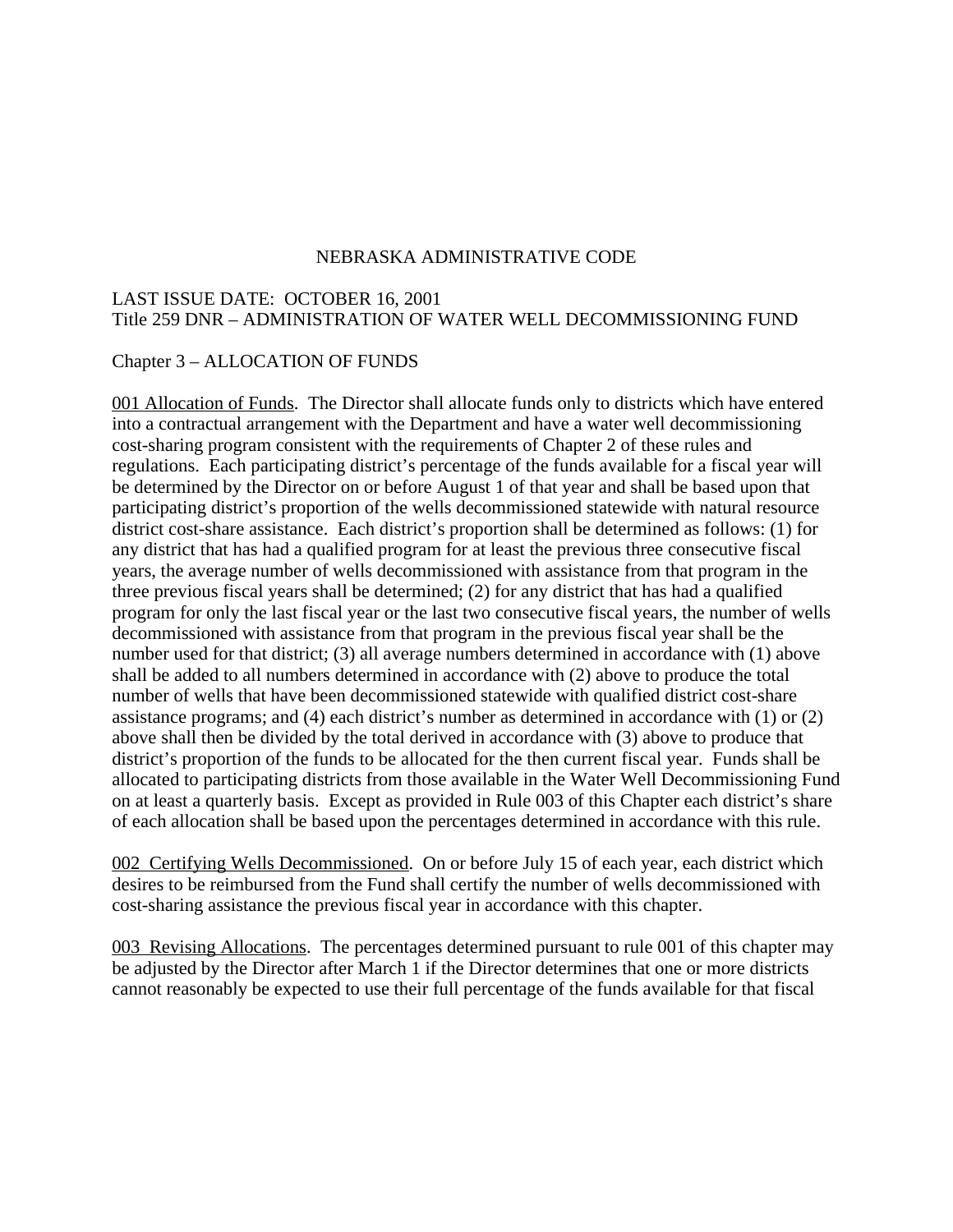Title 259 Chapter 3

year. To assist the Director in making such determinations, each participating district shall provide the Director with a report by March 1. The report shall indicate the number of wells which that district has approved for cost-share assistance and which are expected to be decommissioned and cost-shared by the district before July 1 and any other information the district desires to indicate the demand for funds in that district. If such report provides adequate evidence that the district is likely to provide sufficient decommissioning cost-share assistance to utilize all of the district's percentage of the available funds by July 1, that district's percentage will be maintained. If any district does not provide the report, or if any district's report indicates that it cannot be expected to utilize all of its percentage by July 1, the Director may reduce that district's percentage and distribute any funds thus made available to districts which have documented the need for additional funds in that fiscal year. Such distribution shall be based on the Director's determination of the proportionate number of well decommissionings that could still be cost-shared within those districts in the remainder of the fiscal year.

004 Expiration of Allocation. Except to the extent that the Department encumbers funds at the end of the fiscal year to reimburse districts for cost-share assistance paid by them in that fiscal year, allocations shall not be carried over from one fiscal year to the next. Any unexpended but reappropriated funds will be included in the amount allocated for the next fiscal year. Funds encumbered by the Department at the end of the fiscal year shall also be released if a request for reimbursement for such funds has not been received by the Director by July 15.